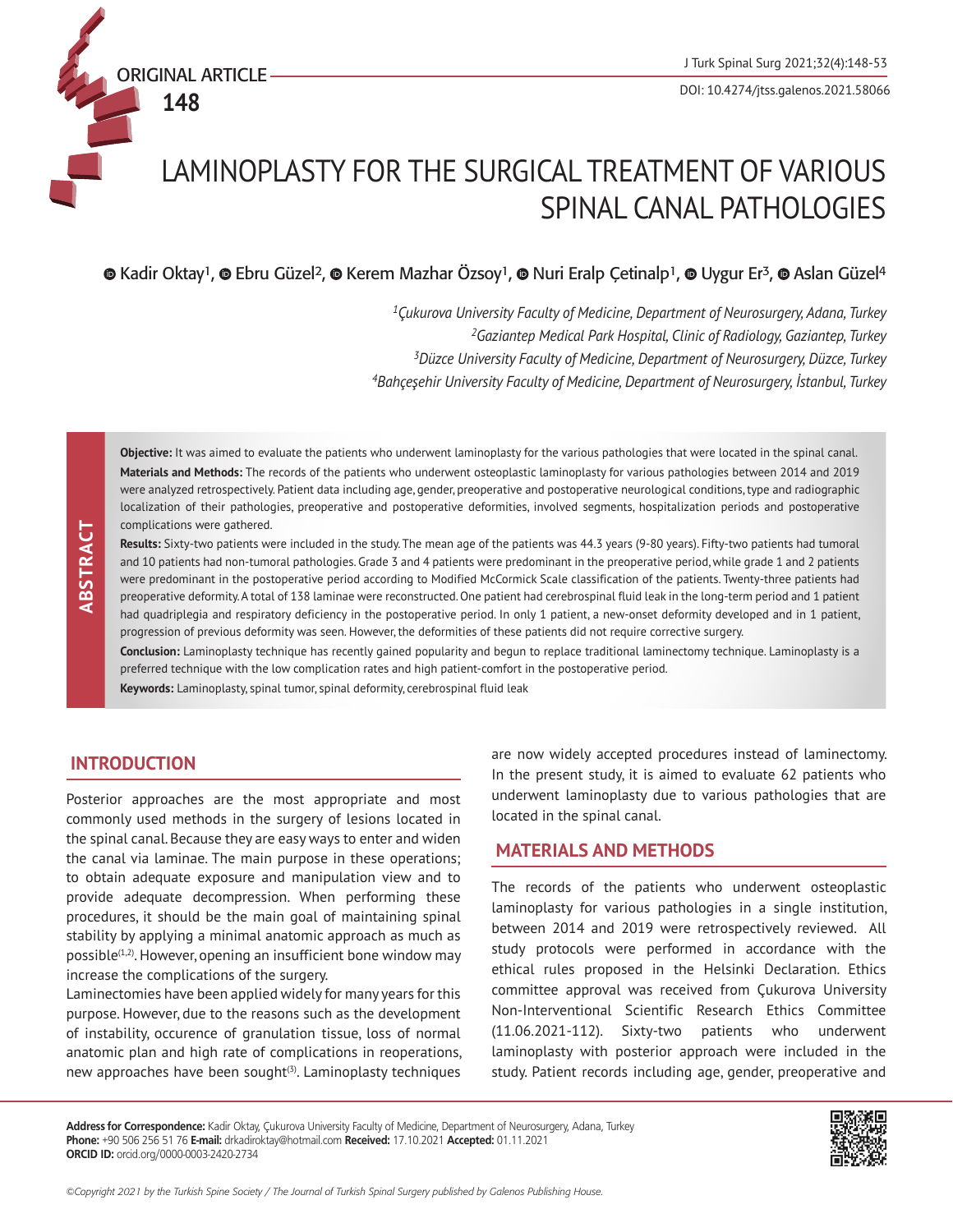

postoperative neurological conditions, type and radiographic localization of their pathologies, preoperative and postoperative deformities, involved segments, hospitalization periods and postoperative complications were gathered.

Surgical planning was performed according to the location of the lesions. Spinal contrast-enhanced magnetic resonance imaging (MRI) of all of the patients was performed preoperatively (Figure 1). Anteroposterior and lateral radiographs of the patients were performed. Hyperflexion and hyperextension radiographs were added in the patients with the suspicion of instability. Laminoplasty was not applied to the patients with preoperative instability and malalignment. New-onset or worsening of preoperative deformities were evaluated including loss of cervical or lumbar lordosis, cervical or thoracic kyphosis greater than 10° and scoliosis. All patients underwent a posterior approach in prone position. The laminae were cut bilaterally using a high-speed drill. Laminoplasty flaps were in the form of osteoplastic flaps and all segments were adhered to each other (Figure 2). Watertight closure of the duramater was ensured in all of the patients who had intradural pathologies. The laminoplasty flaps were fixed to their original position by using miniplates. For each lamina, 2 miniplates and 4 miniscrews were used. In all patients, Jackson-Pratt drains were placed above the laminae. During the drilling of the laminoplasty flaps, injuries of duramater or nerve roots had not been developed. The patients were medicated with prophylactic antibiotherapy (ampicillin sulbactam) peroperatively and postoperatively for



**Figure 1. a)** Preoperative sagittal and axial contrast-enhanced magnetic resonance images of 48-year-old female patient with T8-T9 intradural-extramedullary localized schwannoma. **b)** Postoperative sagittal and axial contrast-enhanced magnetic resonance images of the same patient revealing total resection of the tumor

1 day. Modified McCormick Scale (MMS) was used to evaluate preoperative and postoperative neurological conditions of the patients. In the postoperative period, spinal contrast-enhanced MRI were performed in order to evaluate the lesions and operation areas and hyperflexion-hyperextension radiographs were performed in order to check for the development of instability (Figure 3).

#### **Statistical Analysis**

SPSS 25.0 (IBM Corporation, Armonk, New York, United States) program was used to analyze the variables. The Mann-Whitney



**Figure 2. a)** Peroperative image of the same patient revealing the intradural-extramedullary tumor. **b)** Peroperative image revealing total resection of the tumor. **c)** Image of the resected tumor. **d)** Peroperative image of the laminoplasty flap. **e)** Peroperative image revealing the fixation of the laminoplasty flap with miniplates



**Figure 3. a)** Postoperative 2-years anteroposterior and lateral radiographs of the same patient. **b)** Postoperative 2-years hyperflexion and hyperextension radiographs showing no kyphosis or instability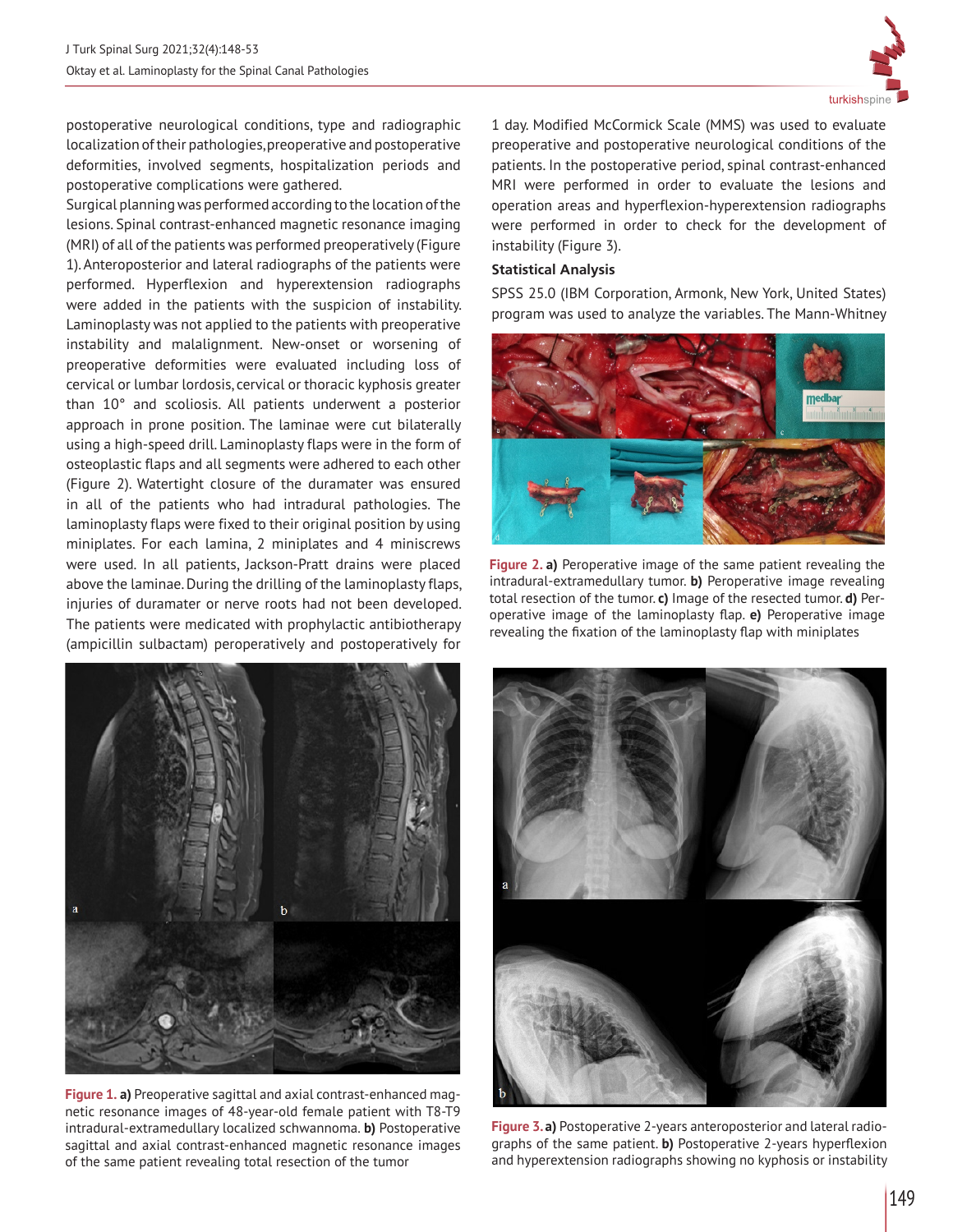

U test was used with the Monte Carlo results to compare the categorical variables quantitatively. The quantitative variables were described as mean  $\pm$  standard deviation, and the median range (maximum-minimum), and categorical variables as n (%). The variables were examined at 95% confidence level and p<0.05 was considered significant.

# **RESULTS**

## **Patient Profile**

A total of 62 patients were included in the study. The mean age of the patients was 44.3 years (9-80 years). Thirty-seven patients (59.6%) were female and 25 patients (40.4%) were male. Two patients were in pediatric age group and 60 were adult. Fifty-two patients had tumoral lesions and 10 patients had non-tumoral pathologies. Of these 10 patients, 3 had arteriovenous malformation, 3 had cavernous malformation, 3 had spinal abscess and 1 had arachnoid cyst. In the tumoral group, 14 patients had schwannoma, 13 patients had ependymoma, 12 patients had meningioma, 5 patients had astrocytoma, 3 patients had lipomatosis, 2 patients had metastasis, 1 patient had hemangioendothelioma, 1 patient had primitive neuroectodermal tumor and 1 patient had epidermoid tumor (Table 1). Grade 3 and 4 patients were predominant in the preoperative period, while grade 1 and 2 patients were predominant in the postoperative period according to MMS classification of the patients (Figure 4).

#### **Neuroimaging**

Thirty-five patients had intradural-extramedullary, 21 patients had intramedullary and 6 patients had extradural pathologies

**Table 1.** Demographic data of the patients in the study group

according to their neuroimaging. Spinal localizations of the pathologies were; cervical in 4 patients, cervicothoracic in 1 patient, thoracic in 32 patients, thoracolumbar in 6 patients and lumbar in 19 patients. Twenty-three patients had preoperative deformity (Table 2).

#### **Surgery**

All of the patients underwent laminoplasty according to the length of the lesions with posterior approach in the prone position. A total of 138 laminae were reconstructed. A maximum of 5 segment laminoplasty was performed. Nine patients underwent 1 segment, 37 patients underwent 2 segments, 10 patients underwent 3 segments, 5 patients underwent 4



**Figure 4.** Distribution of the patients' preoperative and postoperative neurological conditions according to Modified McCormick Scale (X axis: Modified McCormick Scale scores, Y axis: number of patients)

|                        | <b>lable 1.</b> Demographic data or the patients in the study group        |                             |
|------------------------|----------------------------------------------------------------------------|-----------------------------|
| <b>Characteristics</b> |                                                                            | Study group n=62 (%)        |
| Age (Mean)             |                                                                            | 44.3 $\pm$ 4.6 (9-80 years) |
| Gender                 | Female                                                                     | 37 (59.6%)                  |
|                        | Male                                                                       | 25 (40.4%)                  |
| Pathology              |                                                                            |                             |
| Tumoral                | Schwannoma                                                                 | 14 (22.6%)                  |
|                        | Ependymoma                                                                 | 13 (21%)                    |
|                        | Menengioma                                                                 | 12 (19.6%)                  |
|                        | Astrocytoma                                                                | 5(8%)                       |
|                        | Lipomatosis                                                                | 3(4.8%)                     |
|                        | Metastasis                                                                 | 2(3.2%)                     |
|                        | Hemangioendothelioma                                                       | 1(1.6%)                     |
|                        | <b>PNET</b>                                                                | 1(1.6%)                     |
|                        | Epidermoid tumor                                                           | 1(1.6%)                     |
| Non-tumoral            | <b>AVM</b>                                                                 | 3(4.8%)                     |
|                        | Cavernous malformation                                                     | 3(4.8%)                     |
|                        | Abscess                                                                    | 3(4.8%)                     |
|                        | Arachnoid cyst                                                             | 1(1.6%)                     |
|                        | $DNET: Drimitive parameters drawn from a V/M: Artariovanaus mathematician$ |                             |

PNET: Primitive neuroectodermal tumor, AVM: Arteriovenous malformation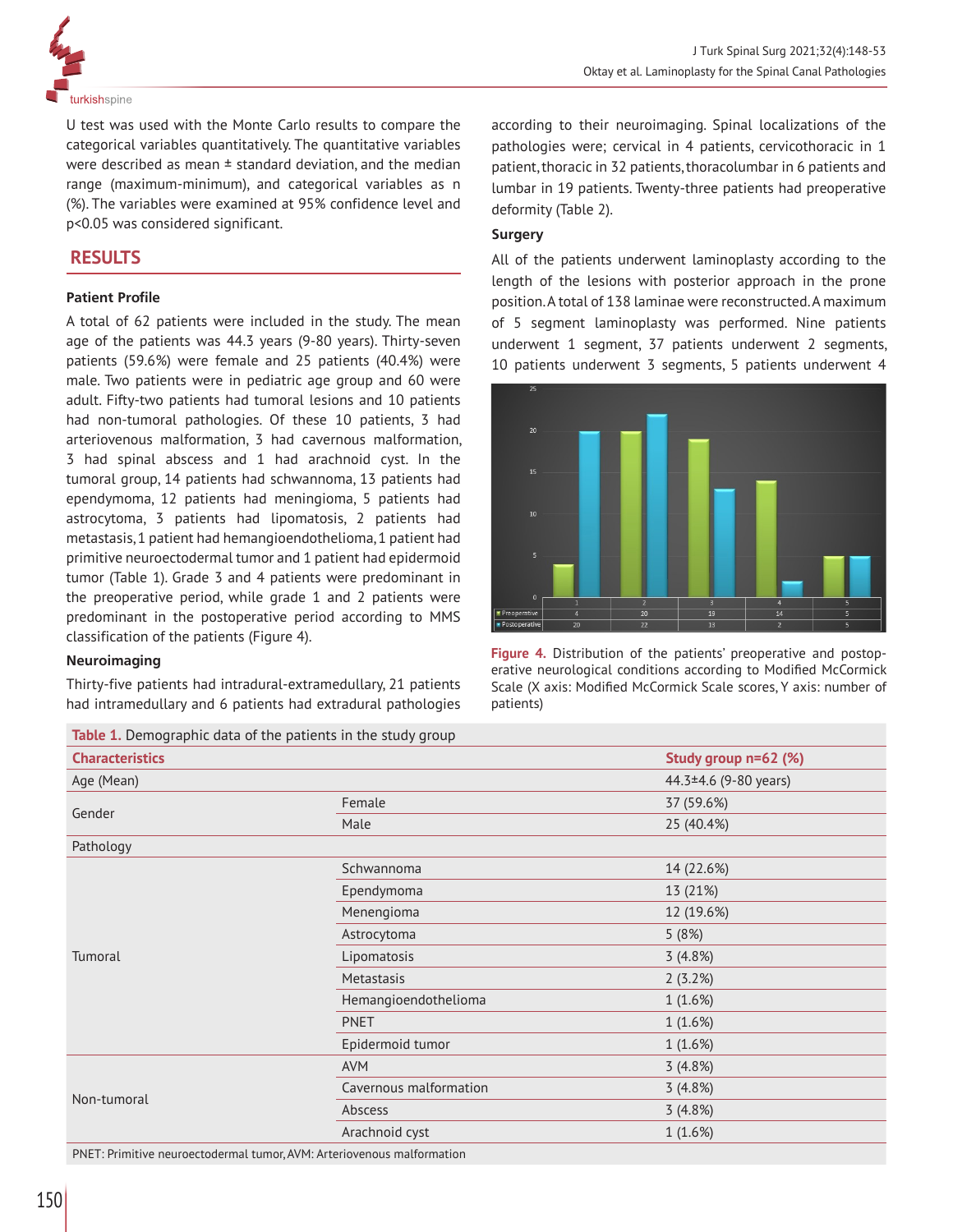

segments and 1 patient underwent 5 segment laminoplasty (Table 2). In all patients with intradural pathologies, watertight closure of the duramater was ensured. Valsalva maneuver was performed in order to check cerebrospinal fluid (CSF) leak. The mean duration of hospitalization was 3.6 days (2-64 days interval). The mean follow-up period of the patients was 3 years (1-6 years interval).

## **Complications**

There were some complications detected in 2 patients. One patient had CSF leak in the long-term period and 1 patient had quadriplegia and respiratory deficiency in the postoperative period (Table 2). Mortality was not developed. The patient who had CSF leak was treated with lumbar subarachnoid drainage. In the postoperative period, quadriplegia and respiratory deficiency were detected in the patient with intramedullary cavernoma in the cervical region. The patient, who was followed in the intensive care unit, was connected to the mechanical ventilator by tracheostomy and the rehabilitation process was started. In terms of the development of postoperative deformity, only 1 patient developed new-onset deformity and 1 patient had progression of previous deformity (Table 2). However, there is no indication of surgery for deformities of these patients.

# **DISCUSSION**

The technique of cutting and replacing the laminae for surgical treatment of intraspinal pathologies was firstly established by Raimondi et al.<sup>(4)</sup> in 1976. Hirabayashi et al.<sup>(3)</sup> defined

**Table 2.** Neuroimaging and surgical characteristics of the patients

open-door laminoplasty technique in 1983 and Kurokawa et al.(5) defined French-door laminoplasty technique in 1982. Afterwards, many techniques have been developed to prevent postoperative deformity and adhesion formation in the operation area in spinal cord and cauda equina tumors $(6-9)$ . Open-door laminoplasty method is applied by cutting one side of the laminae and pushing the block towards the other side. French-door laminoplasty method is applied by splitting the spinous processes of the vertebrae. Another method which is applied as two-sided cutting of the laminae and then fixation using miniplates is called osteoplastic laminoplasty. We applied osteoplastic laminoplasty method in the present study.

Spinal column is a dynamic system. A simple biomechanical concept of the spine is as two columns, an anterior and a posterior ones. About 80% of the axial load is absorbed by anterior column, whereas the remaining 20% is spread to posterior elements as a shearing force. The posterior column, consisting of laminae and facet joints, works as a chain of articulators. Supraspinous-interspinous ligaments and paraspinal muscles support the posterior column especially in the anterior flexion body positions<sup>(1,10)</sup>. In addition to the preservation of bone structures with the application of laminoplasty, it is also aimed to ensure the continuity of the posterior supraspinous and interspinous ligaments and to provide the re-adhesion surfaces of the paraspinal muscles.

Laminectomy is the most widely used surgical method to reveal the spinal canal. However, it has also been reported that laminectomy has very serious disadvantages such as spinal

| <b>Characteristics</b>                 |                           | Study group n=62 (%) |
|----------------------------------------|---------------------------|----------------------|
|                                        | Cervical                  | 4(6.5%)              |
|                                        | Cervicothoracic           | 1(1.6%)              |
| Localization                           | Thoracic                  | 32 (51.6%)           |
|                                        | Thoracolumbar             | 6(9.6%)              |
|                                        | Lumbar                    | 19 (30.7%)           |
|                                        | Intramedullary            | 21 (33.9%)           |
| Association with duramater and medulla | Intradural extramedullary | 35 (56.5%)           |
|                                        | Extradural                | 6(9.6%)              |
| Preoperative deformity                 | $+$                       | 23 (37%)             |
|                                        |                           | 39 (63%)             |
|                                        | $\mathbf{1}$              | 9(14.6%)             |
|                                        | $\overline{2}$            | 37 (59.8)            |
| Number of laminoplasty segments        | $\overline{\mathbf{5}}$   | 10 (16%)             |
|                                        | $\overline{4}$            | 5(8%)                |
|                                        | 5                         | 1(1.6%)              |
| Postoperative deformity                | New-onset                 | 1(1.6%)              |
|                                        | Worsening                 | 1(1.6%)              |
|                                        | CSF leak                  | 1(1.6%)              |
| Complications                          | Quadriplegia              | 1(1.6%)              |
| CSF: Cerebrospinal fluid               |                           |                      |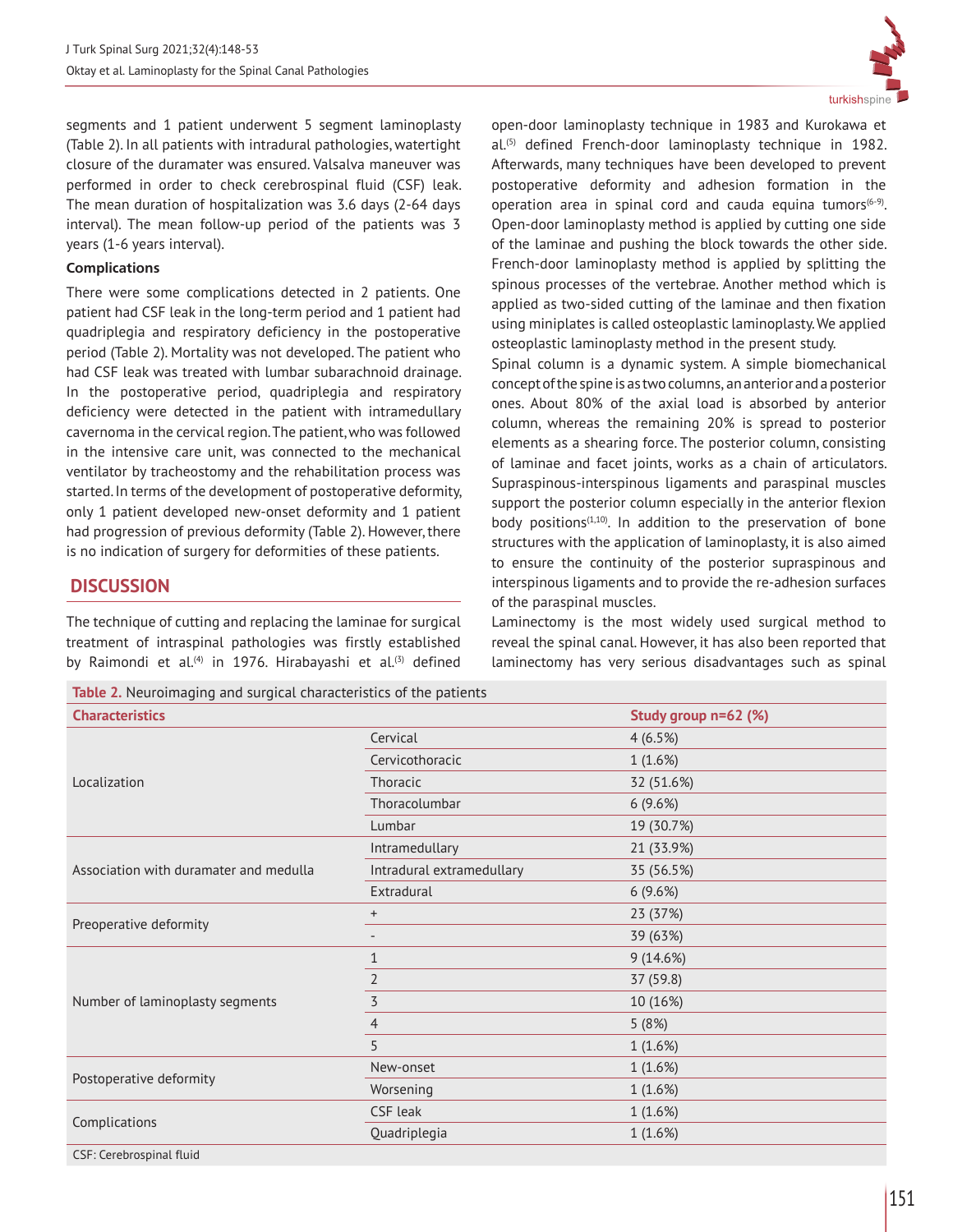

deformity, instability, acceleration of spondylotic changes, epidural fibrosis and formation of spinal cord and nerve root compression due to laminectomy membrane formation $(2,11-15)$ . Laminoplasty provides significant advantages, especially in pediatric patients, avoiding such complications when applied to intraspinal lesions.

The incidence of deformities after laminectomies for spinal cord tumors has been found 10% in adult patients and  $22-100%$  in pediatric patients in the literature<sup>(13-19)</sup>. In the study including 55 pediatric patients, patients underwent laminectomy for intramedullary spinal cord tumors and the rate of new deformities was found to be 16%. Operations extending beyond 4 spinal segments and presence of deformity before the operation were defined as the main risk factors $(20)$ . In the study performed by Liu et al.<sup>(21)</sup>, spinal instrumentation had to be added in a second session in the patients who underwent surgery extending beyond 3 spinal segments. In the literature, risk factors for postlaminectomy deformities has been defined as age, preoperative deformity, intramedullary tumors, preoperative radiotherapy treatment, increased laminectomy segments, lateral extension and destruction of facets during surgery $(2,14,20)$ .

There are studies comparing laminoplasty and laminectomy in the literature in terms of postoperative deformity development<sup>(2,18,19,22)</sup>. In the study performed by McGirt et al.<sup>(19)</sup>, no significant difference was found between laminoplasty and laminectomy in terms of early postoperative deformity. Likewise, Ratliff and  $Cooper<sup>(22)</sup>$  presented no significant difference between the two methods. However, there are studies in the literature that have argued that in all age groups, especially in pediatric patients, the laminoplasty method reduces postoperative deformity development and the need for stabilization in a second session $(1,2,9,18,23,24)$ . In the study performed by Montano et al.<sup>(2)</sup>, laminectomy and laminoplasty methods were applied and compared in 43 patients. None of the patients who underwent laminoplasty, developed a new deformity and the rate of deterioration in deformity was found to be lower in the laminoplasty group than in the laminectomy  $qroup<sup>(2)</sup>$ .

CSF leak is another important complication that develops after the resection of the mass lesions in the spinal canal. Especially in patients who underwent laminectomy, the risk of CSF leak increases despite the watertight closure of the dura in these patients due to the destruction of the normal anatomical plan, the excision of one of the barriers and the adhesions to the duramater that may occur in the postoperative period. It is also aimed to decrease the rate of CSF leak by laminoplasty application. Normally, CSF leak rates after laminectomy were presented in the range of 5.3-17.4% in the literature $(2,20,25)$ . Montano et  $al^{(2)}$  presented that CSF leak was not detected in any of the patients who underwent laminoplasty. In the present study, only 1 patient had CSF leak and the rate of CSF leak was detected as 1.6%.

It is known that excessive scar tissue developing after surgery in laminectomy patients is one of the most important factors causing low back pain<sup> $(1,26)$ </sup>. Epidural fibrosis can extend to the neural canal and cause adhesions to the duramater and nerve roots. As a result of this, low back pain and radiculopathy can occur due to traction of the neural structures<sup>(1,26)</sup>. To prevent this, vertebral lamina is the most effective, natural and safe mechanical barrier. Laminoplasty is effective against this complication by preserving the vertebral laminae $(1,2,23)$ . Laminoplasty is also an advantages technique in recurrence surgeries that preserves the anatomical landmarks, provides the easy dissection and reduces the risk of injury to the neural structures<sup>(1,2,9)</sup>.

Despite all these advantages, there are some cases where laminoplasty is not sufficient. The most important of these situations is to consider postoperative deformity in patients with large tumors including long segments, especially above 5 segments. In addition, instrumentation should be considered in surgeries where facet joints cannot be preserved. Laminae should not be reused for laminoplasty in cases with the tumoral invasion of the laminae.

### **Study Limitations**

There are certain limitations of the present study. The most important limitation was the retrospective nature of the study. The absence of a laminectomy cohort in which we can compare the laminoplasty group is another important limitation. The patient group was not classified as pediatric and adult, and a study group of a total of 62 patients was composed.

## **CONCLUSION**

Laminoplasty technique has many advantages in the light of the present study and the previous researches in the literature. The most important advantages of laminoplasty technique are as follows; reconstruction of the spinal canal, reduction of the spinal deformity and instability, obtaining better cosmetic results, prevention of epidural fibrosis and adhesions, facilitation of repetitive surgeries and supporting the functions of paraspinal muscles. Laminoplasty is a noticeable technique with the low complication rates and high patient-comfort in the postoperative period.

#### **Ethics**

**Ethics Committee Approval:** Ethics committee approval was received from Çukurova University Non-Interventional Scientific Research Ethics Committee (11.06.2021-112).

**Informed Consent:** Retrospective study.

## **Authorship Contributions**

Surgical and Medical Practices: K.O., A.G., Concept: K.O., A.G., Design: K.O., A.G., Data Collection or Processing: E.G., K.M.O., N.E.C., Data analysis or Interpretation: K.O., U.E., Literature Search: K.O., K.M.O., N.E.C., Writing: K.O., U.E., Critical Revision of Manuscript: K.O., A.G., Final Approval and Accountability: